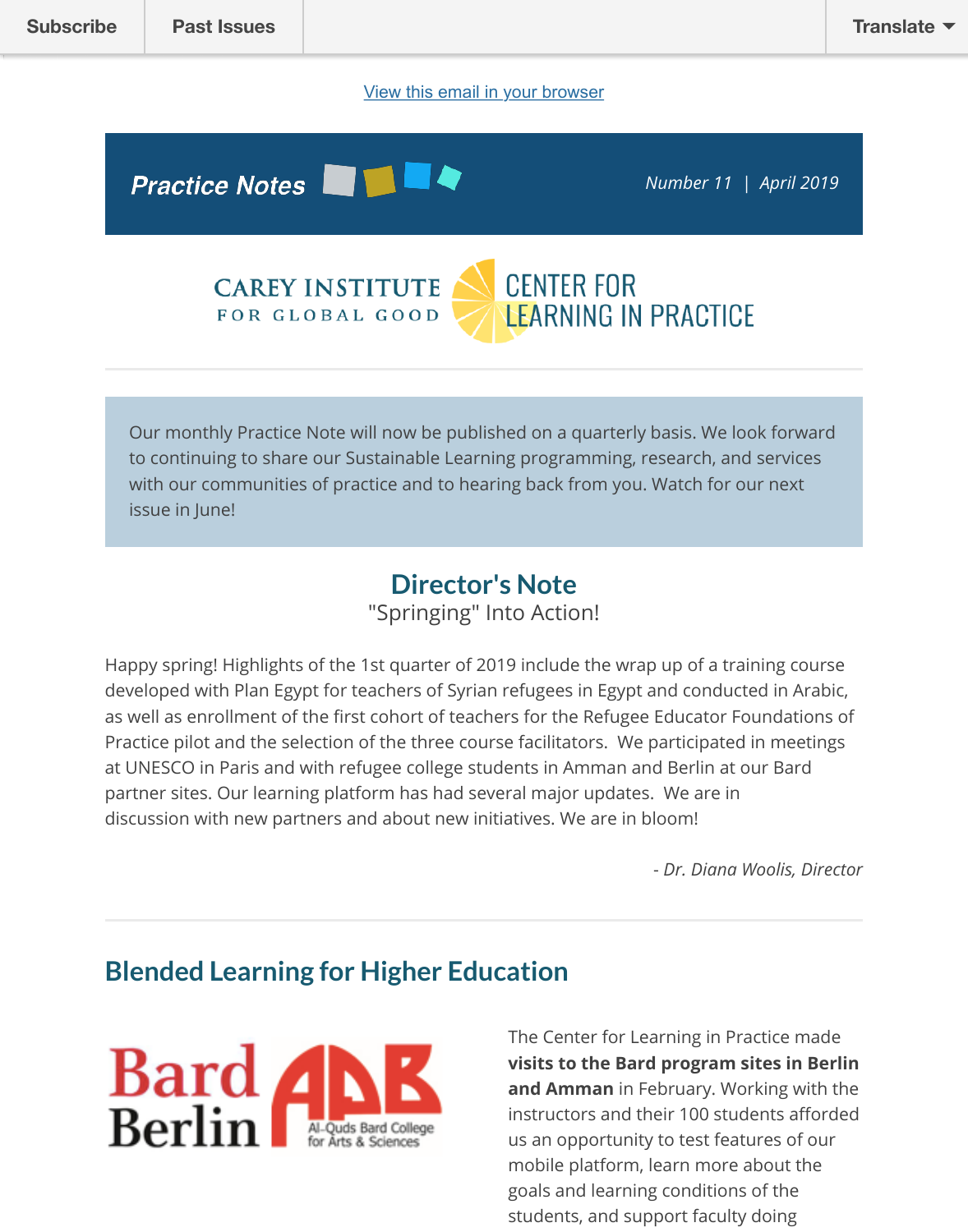**Bard College's Blended Learning for Higher Education Enrichment and Access Program** is a student-centered and writing-intensive program offered by Bard College Berlin in Germany and by Al-Quds Bard College for Arts & Sciences in Palestine. The program is open to students with refugee status globally, including those residing in Germany and Jordan. In partnership with the Center for Learning in Practice, **4 courses are currently being offered on our platform at https://learning.careyinstitute.org**.

innovative work in challenging contexts and for true global good.



# **UNESCO Mobile Learning Week 2019**



During the 1st week of March, the Center for Learning in Practice attended the **UNESCO Mobile Learning Week 2019: Artificial Intelligence for Sustainable Development** in Paris, the UN's flagship ICT in education conference. Center for Learning in Practice Director, Dr. Diana Woolis, and the Refugee Educator Academy Program Manager, Julie Kasper, engaged in conversations with international partners around collaborations to enhance teacher training globally. One big take-away: AI is not going to replace teachers, and our efforts to recruit, support, and retain teachers matter now more than ever!

# **CIES 2019**

GII R **COMPARATIVE & INTERNATIONAL EDUCATION SOCIETY** 



*Dr. Mmantsetsa Marope, Director of the International Bureau of Education, UNESCO (left) and Dr. Diana Woolis (right) at the CIES*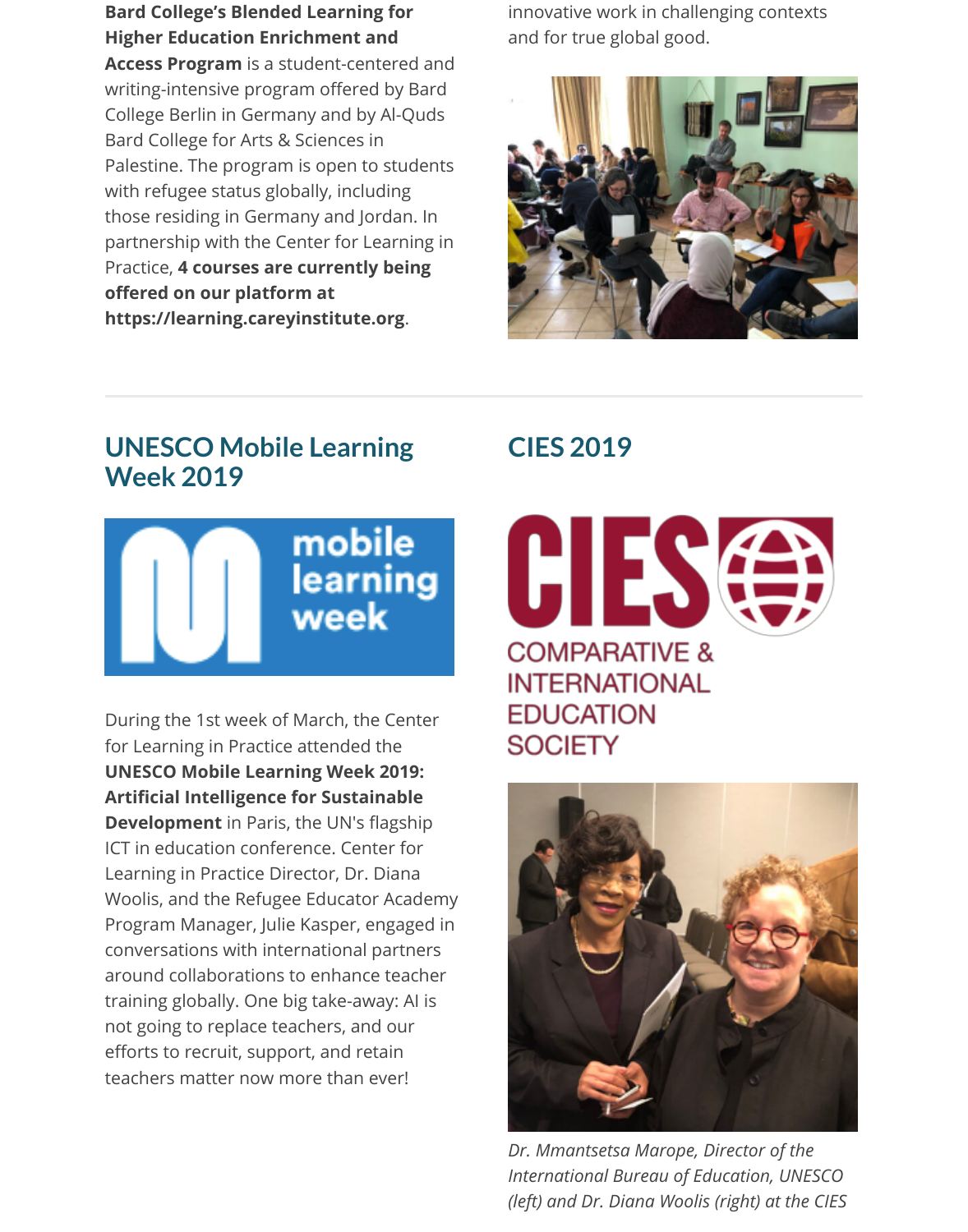

*Julie Kasper (left) and Dr. Diana Woolis (right) at the UNESCO Mobile Learning Week 2019.*

#### *Conference.*

President & CEO of the Carey Institute for Global Good, Gareth Crawford, and the Director of the Center for Learning in Practice, Dr. Diana Woolis, attended the Comparative and International Education Society (CIES) Conference in San Francisco in April. **Dr. Woolis presented a paper on Sustainable Learning Design**,

*"Sustainability and Scale: Two Sides of the Same Coin."*

#### **Tawasol: Extended, Online Professional Development for Syrian Teachers in Egypt's Informal Learning Sector**



In partnership with Plan International Egypt, the Center for Learning in Practice developed **"Tawasol," an online learning community for Syrian refugee teachers working within 14 informal learning centers in Egypt**. "Tawasol" launched in March as a 6-week long pilot program to develop and to test a blended learning opportunity for educators following faceto-face training with the TICC Teacher Training Pack. The Center for Learning in Practice and Plan International Egypt aimed to enhance teachers' knowledge and skills to develop positive classroom cultures, to

**The blended learning Tawasol offering was made possible through the dedication and care of 4 volunteer course facilitators**. Each of them innovative, passionate, and inspirational educators - invested their time, energy, and expertise to support the teachers online and through regular Zoom meetings. We can't thank them enough for their generous contributions to this learning community. The Center for Learning in Practice extends deepest appreciation to **Ms. Ilene Winokur, Ms. Yomna Reda, Ms. Mona Younes, and Mr. Mohamed Morsy**.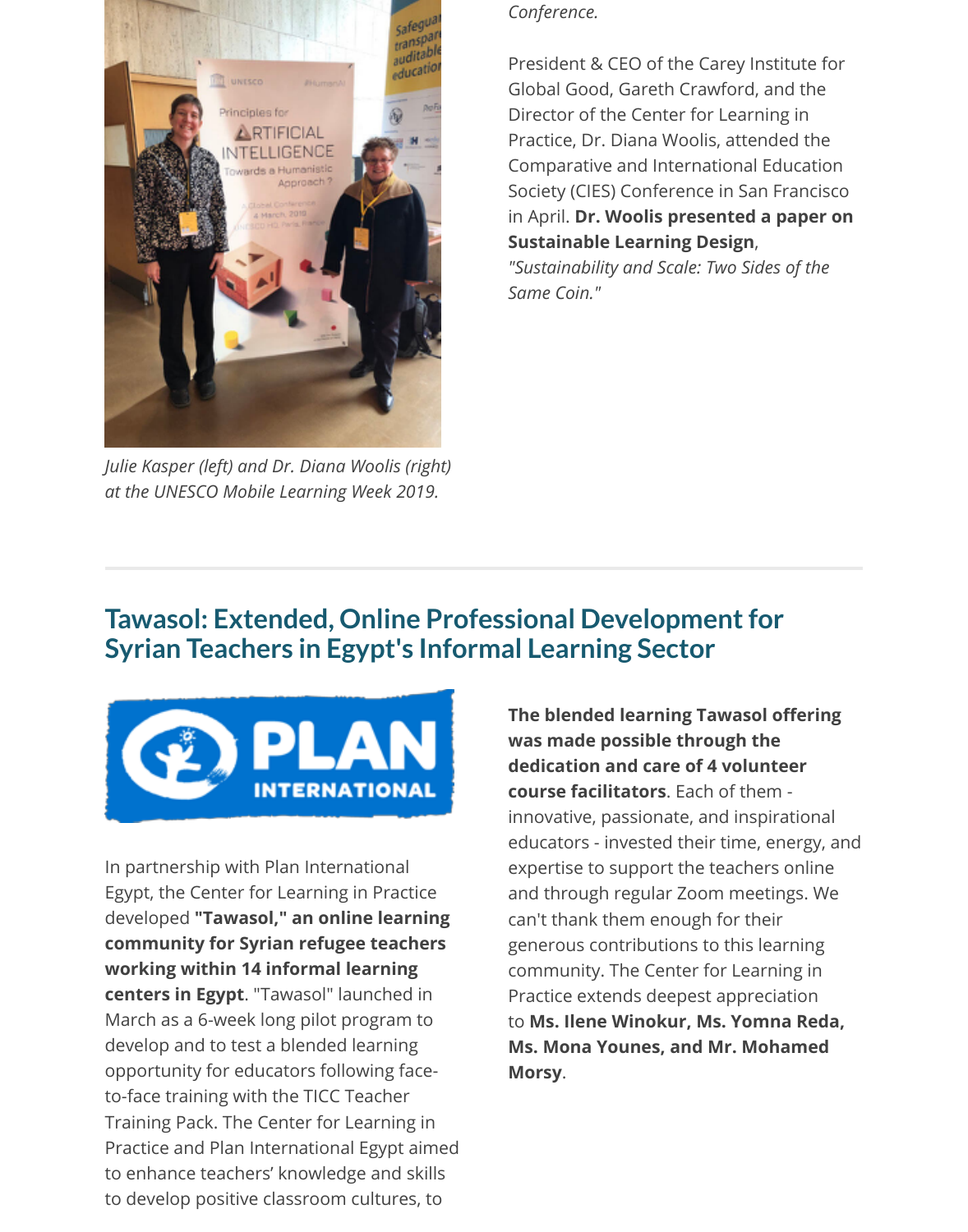

### **We Joined the Refugee & Migrant Education Network**



We are pleased to announce that the Center for Learning in Practice **became a member of the Refugee & Migrant Education Network (RME)** in March 2019. The RME Network was founded to foster and facilitate educational programs and initiatives, as well as practical research and collaboration between universities and not-for-profit organizations, for the benefit of refugees and migrants. We look forward to working with the network and its members. To learn more about the network, please visit the Refugee & Migrant Education Network website.

# **We're Certified by the NY State Education Departme**



The Center for Learning in Practice has been certified by the New York State Education Department to be an Approv Sponsor of Continuing Teacher and Lea **Education (CTLE). New York teachers earn CTLE-approved credits** while developing their knowledge and skills t serve students and families of refugee backgrounds.

#### **U[pcoming Refugee Educator](http://rmenetwork.org/) Foundations of Practice Pilot**



**Calling teachers of refugees in the states of New York, Arizona, and Washington!**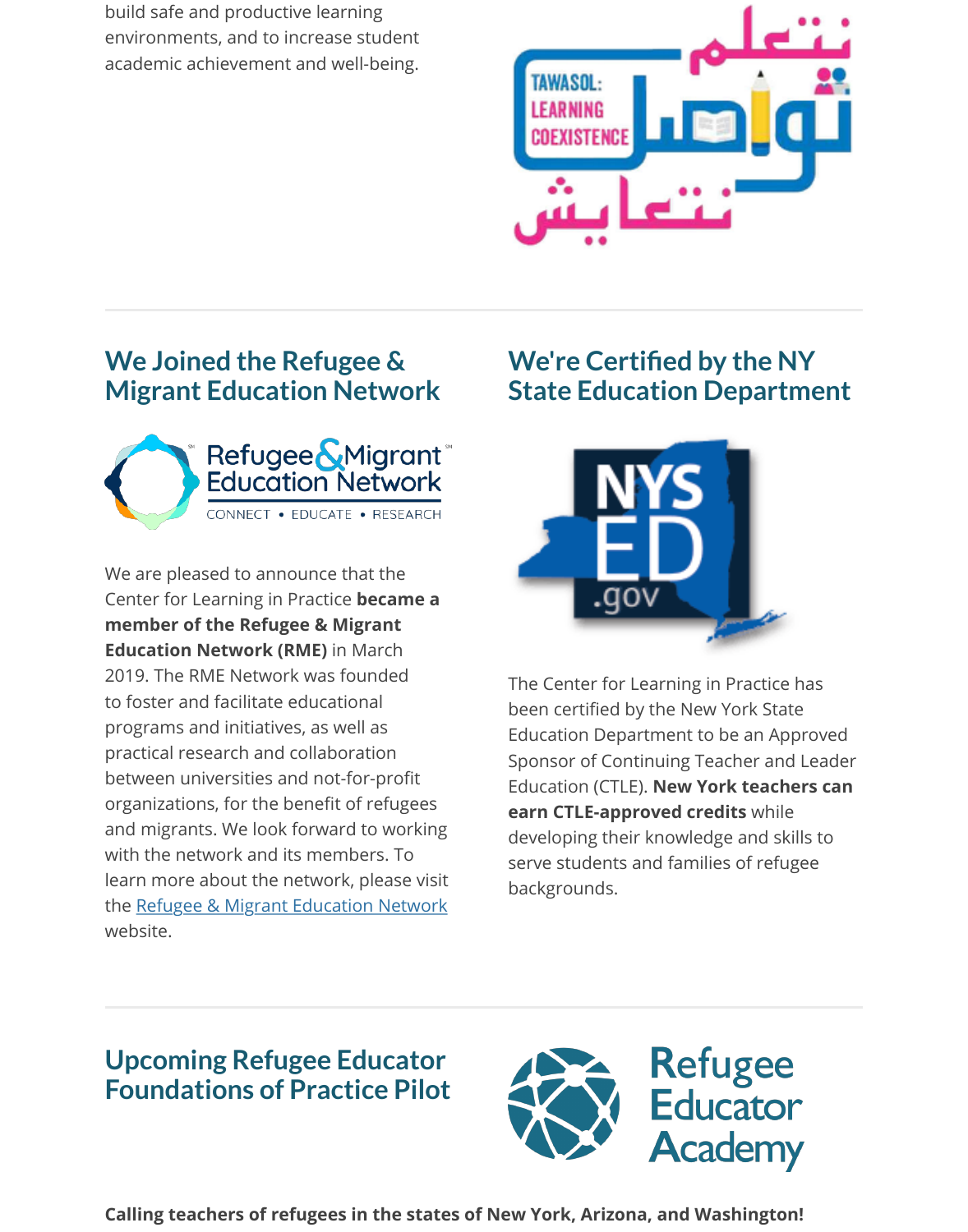**Cohort #1 is nearly full, so email now to grab one of the few remaining spots!**

# **Quick Facts & Figures from 2018**



### **Center for Learning in Practice**

Visit our **website** https://careyinstitute.org/programs/education/ View select courses on **our learning platform** https://learning.careyinstitute.org/ Explore our refugee educator **micro-credentials** on the Digital Promise site http://tinyurl.com/reaDigitalp

### **[Make A Contribution](https://learning.careyinstitute.org/)**

Philanthropy plays a key role in [advancing the mission of the](http://tinyurl.com/reaDigitalp) Carey Institute for Global G